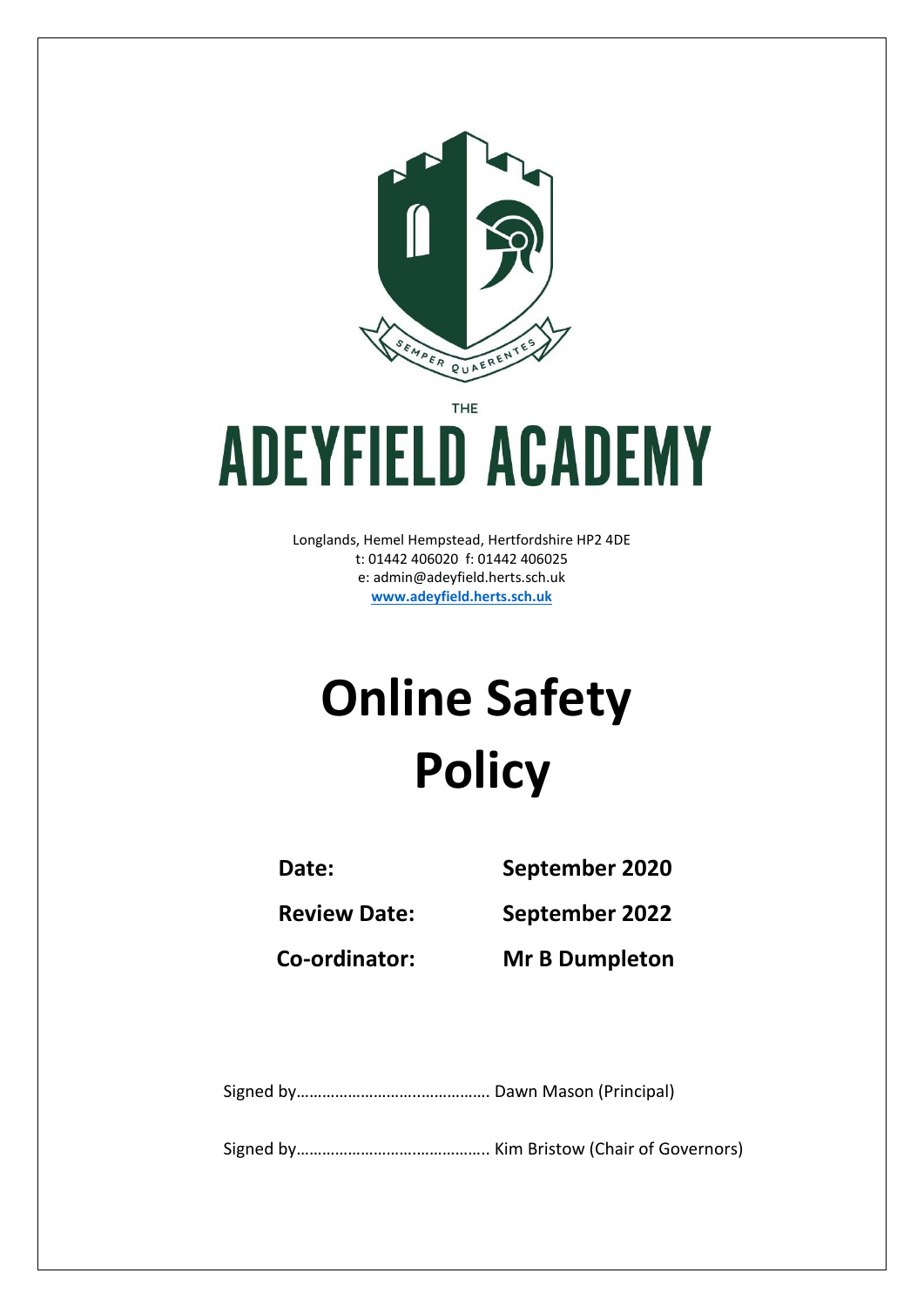#### **1. Aims**

The Adeyfield Academy aims to:

- Have robust processes in place to ensure the online safety of students, staff, volunteers and governors
- Deliver an effective approach to online safety, which empowers us to protect and educate the whole school community in its use of technology
- Establish clear mechanisms to identify, intervene and escalate an incident, where appropriate

#### **2. Legislation and Guidance**

This policy is based on the Department for Education's *statutory safeguarding guidance, [Keeping](https://www.gov.uk/government/publications/keeping-children-safe-in-education--2)  [Children Safe in Education,](https://www.gov.uk/government/publications/keeping-children-safe-in-education--2)* and its advice for schools on *[preventing and tackling bullying](https://www.gov.uk/government/publications/preventing-and-tackling-bullying) an[d searching,](https://www.gov.uk/government/publications/searching-screening-and-confiscation)  [screening and confiscation](https://www.gov.uk/government/publications/searching-screening-and-confiscation)*. It also refers to the Department's guidance on *[protecting children from](https://www.gov.uk/government/publications/protecting-children-from-radicalisation-the-prevent-duty)  [radicalisation](https://www.gov.uk/government/publications/protecting-children-from-radicalisation-the-prevent-duty)*.

- It reflects existing legislation, including but not limited to the *[Education Act 1996](https://www.legislation.gov.uk/ukpga/1996/56/contents)* (as amended), the *[Education and Inspections Act 2006](https://www.legislation.gov.uk/ukpga/2006/40/contents)* and the *[Equality Act 2010](https://www.legislation.gov.uk/ukpga/2010/15/contents)*. In addition, it reflects the *[Education Act 2011](http://www.legislation.gov.uk/ukpga/2011/21/contents/enacted)*, which has given teachers stronger powers to tackle cyberbullying by, if necessary, searching for and deleting inappropriate images or files on student's electronic devices where they believe there is a 'good reason' to do so and *Keeping Children Safe In Education 2020*, which gives schools the guidance of how to safeguard and promote the welfare of children.
- The policy also takes into account th[e National Curriculum computing programmes of study.](https://www.gov.uk/government/publications/national-curriculum-in-england-computing-programmes-of-study)
- **This policy complies with our funding agreement and articles of association.**

#### **3. Roles and Responsibilities**

#### **3.1. The Governing Board**

The governing board has overall responsibility for monitoring this policy and holding the Principal to account for its implementation.

The governing board will coordinate regular meetings with appropriate staff to discuss online safety, and monitor online safety logs as provided by the Designated Safeguarding Lead (DSL).

All governors will:

- Ensure that they have read and understand this policy
- Agree and adhere to the terms on acceptable use of the school's ICT systems and the internet (appendix 2)

#### **3.2. The Principal**

The Principal is responsible for ensuring that staff understand this policy, and that it is being implemented consistently throughout the school.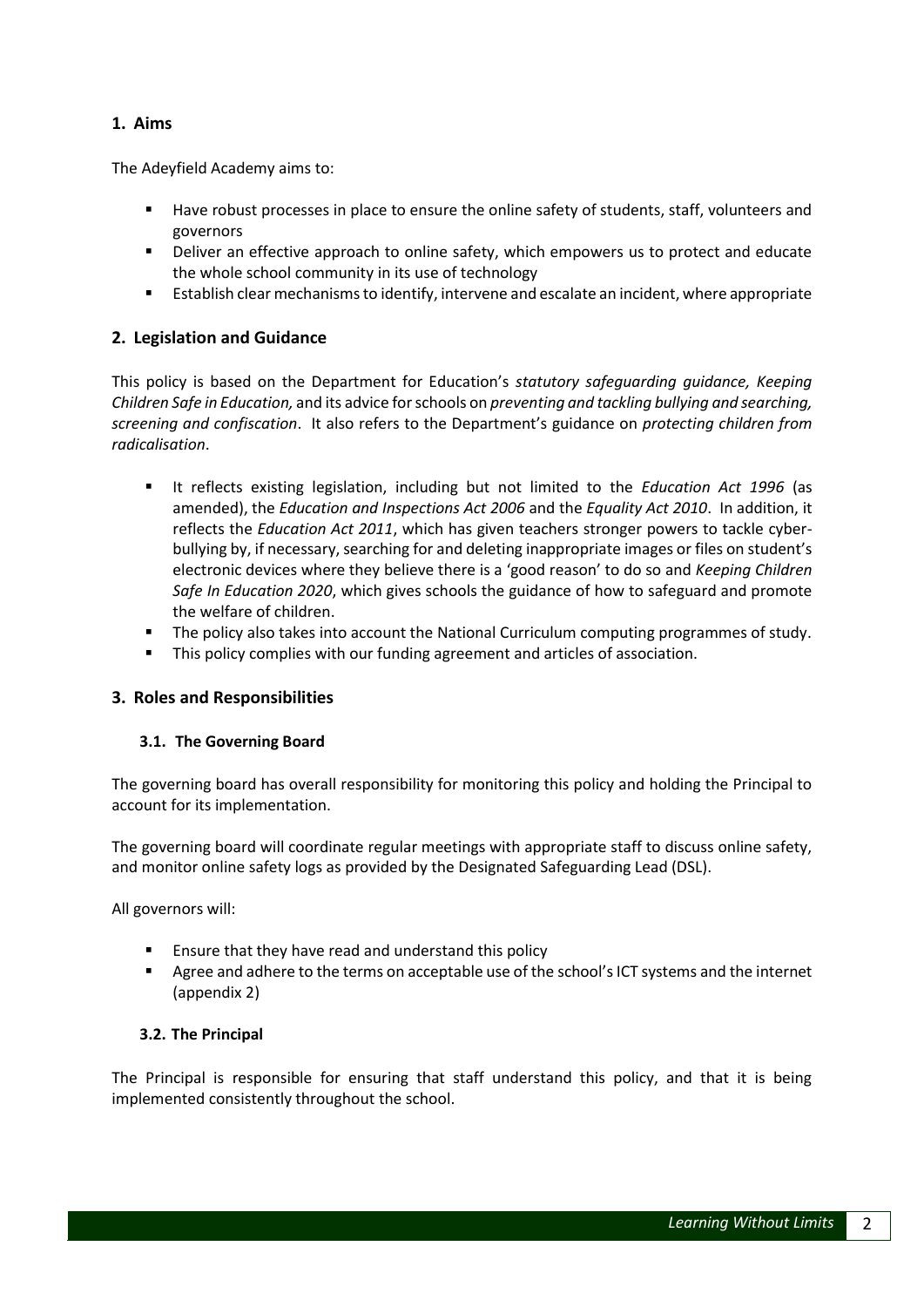#### **3.3. The Designated Safeguarding Lead**

Details of the school's Designated Safeguarding Lead (DSL) and deputies are set out in our child protection and safeguarding policy as well in relevant job descriptions.

The DSL takes lead responsibility for online safety in school, in particular:

- Supporting the Principal in ensuring that staff understand this policy and that it is being implemented consistently throughout the school
- Working with the Principal, IT support and other staff, as necessary, to address any online safety issues or incidents
- Ensuring that any online safety incidents are logged (see appendix 4) and dealt with appropriately in line with this policy
- Ensuring that any incidents of cyber-bullying are logged and dealt with appropriately in line with the school behaviour policy
- Updating and delivering staff training on online safety (appendix 3 contains a self-audit for staff on online safety training needs)
- Liaising with other agencies and/or external services if necessary
- Providing regular reports on online safety in school to the Principal and/or governing board

This list is not intended to be exhaustive.

#### **3.4. The IT Support**

The IT Support is responsible for:

- Putting in place appropriate filtering and monitoring systems, which are updated on a regular basis and keep students safe from potentially harmful and inappropriate content and contact online while at school, including terrorist and extremist material
- Ensuring that the school's ICT systems are secure and protected against viruses and malware, and that such safety mechanisms are updated regularly
- Monitoring the school's ICT systems on a daily basis
- Blocking access to potentially dangerous sites and, where possible, preventing the downloading of potentially dangerous files
- Ensuring that any online safety incidents are logged (see appendix 4) and dealt with appropriately in line with this policy
- Ensuring that any incidents of cyber-bullying are dealt with appropriately in line with the school behaviour policy

This list is not intended to be exhaustive.

#### **3.5. All staff and Volunteers**

All staff, including contractors and agency staff, and volunteers are responsible for:

- Maintaining an understanding of this policy
- Implementing this policy consistently
- Agreeing and adhering to the terms on acceptable use of the school's ICT systems and the internet (appendix 2), and ensuring that students follow the school's terms on acceptable use (appendix 1)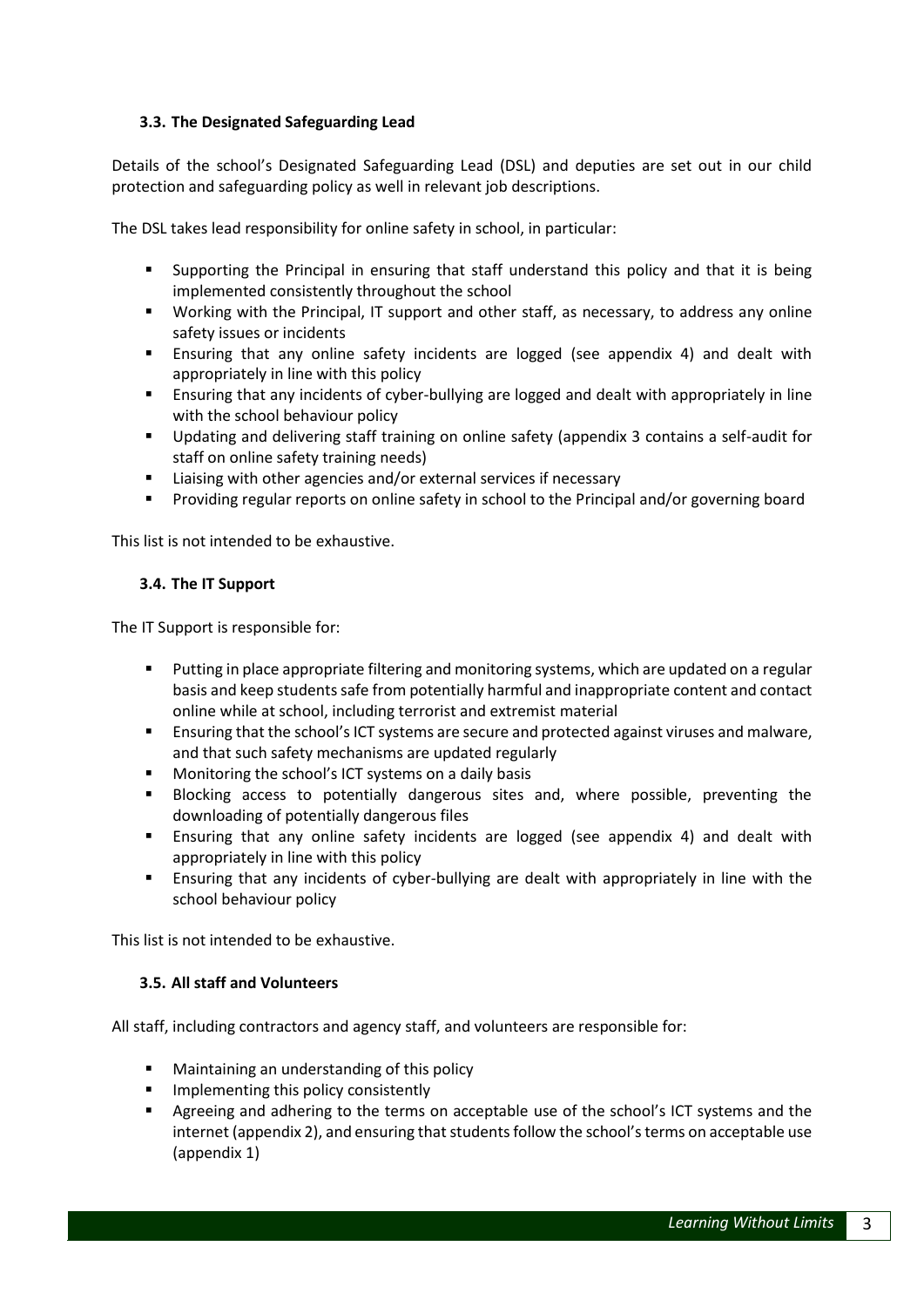- Working with the DSL to ensure that any online safety incidents are logged (see appendix 4) and dealt with appropriately in line with this policy
- Ensuring that any incidents of cyber-bullying are dealt with appropriately in line with the school behaviour policy

This list is not intended to be exhaustive.

#### **3.6. Parents**

Parents are expected to:

- Notify a member of staff or the Principal of any concerns or queries regarding this policy
- Ensure their child has read, understood and agreed to the terms on acceptable use of the school's ICT systems and internet (appendix 1)

Parents can seek further advice and guidance on keeping children safe online from the following organisations and websites:

- What are the issues? *[UK Safer Internet Centre](https://www.saferinternet.org.uk/advice-centre/parents-and-carers/what-are-issues)*
- Hot topics [-](http://www.childnet.com/parents-and-carers/hot-topics) *[Childnet Internationa](http://www.childnet.com/parents-and-carers/hot-topics)*l
- Parent factsheet [-](https://www.childnet.com/resources/parents-and-carers-resource-sheet) *[Childnet International](https://www.childnet.com/resources/parents-and-carers-resource-sheet)*

#### **3.7. Visitors and Members of the Community**

Visitors and members of the community who use the school's ICT systems or internet will be made aware of this policy, when relevant, and expected to read and follow it. If appropriate, they will be expected to agree to the terms on acceptable use (appendix 2).

#### **4. Educating Students about Online Safety**

Students will be taught about online safety as part of the curriculum.

In **Key Stage 3**, students will be taught to:

- Understand a range of ways to use technology safely, respectfully, responsibly and securely, including protecting their online identity and privacy
- Recognise inappropriate content, contact and conduct, and know how to report concerns
- Students in Key Stage 4 will be taught:
- To understand how changes in technology affect safety, including new ways to protect their online privacy and identity
- How to report a range of concerns

#### By the **end of secondary school**, they will know:

Their rights, responsibilities and opportunities online, including that the same expectations of behaviour apply in all contexts, including online

The safe use of social media and the internet will also be covered in other subjects where relevant.

The school will use assemblies to raise student's awareness of the dangers that can be encountered online and may also invite speakers to talk to students about this.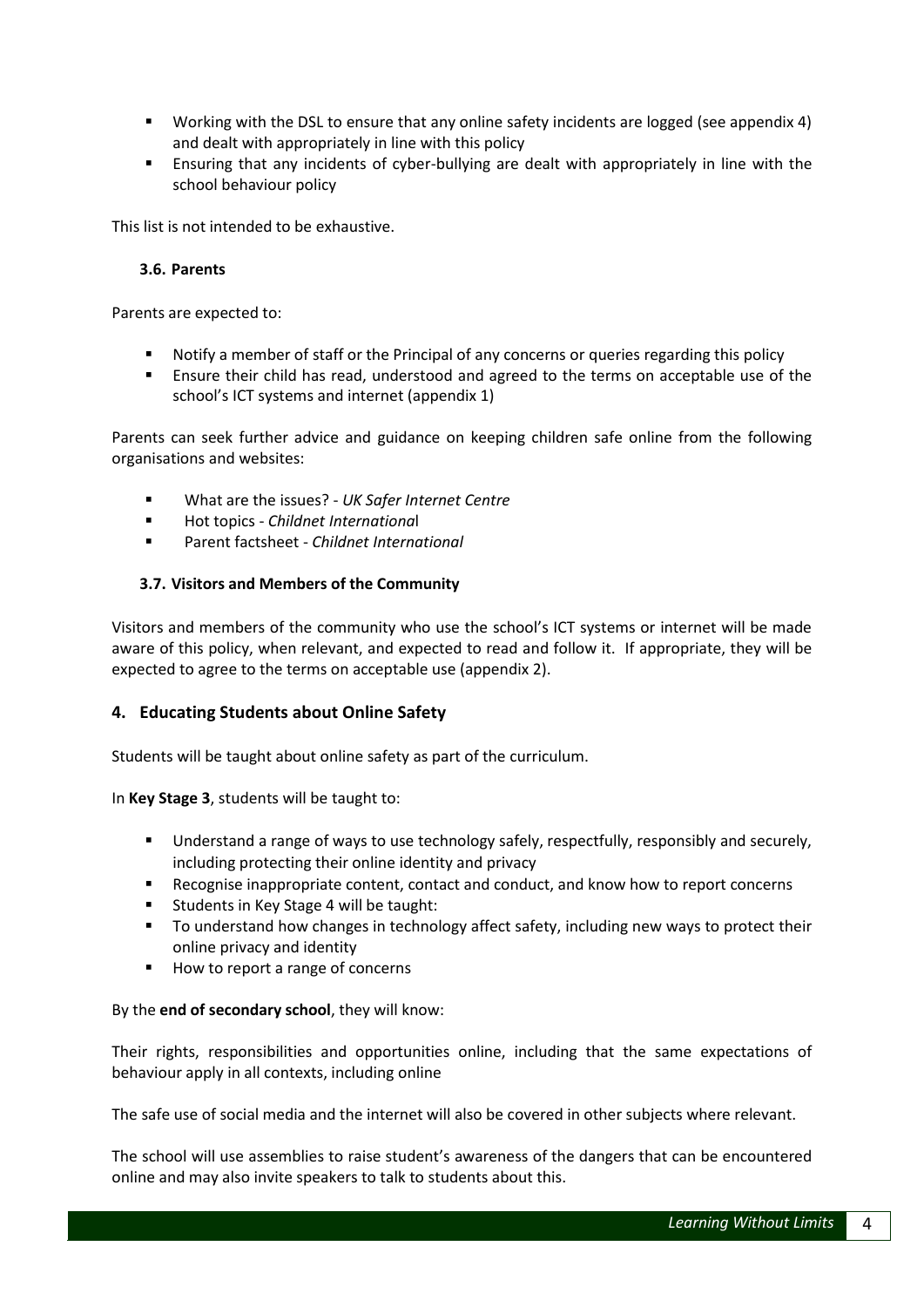#### **5. Educating Parents About Online Safety**

The school will raise parents' awareness of internet safety in letters or other communications home, and in information via our website. This policy will also be shared with parents.

Online safety will also be covered during parents' evenings and parental engagement sessions (parent pit stops).

If parents have any queries or concerns in relation to online safety, these should be raised in the first instance with the Principal and/or the DSL.

Concerns or queries about this policy can be raised with any member of staff or the Principal.

#### **6. Cyber-bullying**

#### **6.1. Definition**

Cyber-bullying takes place online, such as through social networking sites, messaging apps or gaming sites. Like other forms of bullying, it is the repetitive, intentional harming of one person or group by another person or group, where the relationship involves an imbalance of power. (See also the school behaviour policy.)

#### **6.2. Preventing and Addressing Cyber-bullying**

To help prevent cyber-bullying, we will ensure that students understand what it is and what to do if they become aware of it happening to them or others. We will ensure that students know how they can report any incidents and are encouraged to do so, including where they are a witness rather than the victim.

The school will actively discuss cyber-bullying with students, explaining the reasons why it occurs, the forms it may take and what the consequences can be. Form Tutors and Heads of Year will discuss cyber-bullying with their tutor groups and the issue will also be addressed in assemblies.

Teaching staff are also encouraged to find opportunities to use aspects of the curriculum to cover cyber-bullying. This includes personal, social, health and economic (PSHE) education, and other subjects where appropriate.

All staff, governors and volunteers (where appropriate) receive training on cyber-bullying, its impact and ways to support students, as part of safeguarding training (see section 11 for more detail).

The school also sends information/leaflets on cyber-bullying to parents so that they are aware of the signs, how to report it and how they can support children who may be affected.

In relation to a specific incident of cyber-bullying, the school will follow the processes set out in the school behaviour policy. Where illegal, inappropriate or harmful material has been spread among students, the school will use all reasonable endeavours to ensure the incident is contained.

The DSL will consider whether the incident should be reported to the police if it involves illegal material, and will work with external services if it is deemed necessary to do so.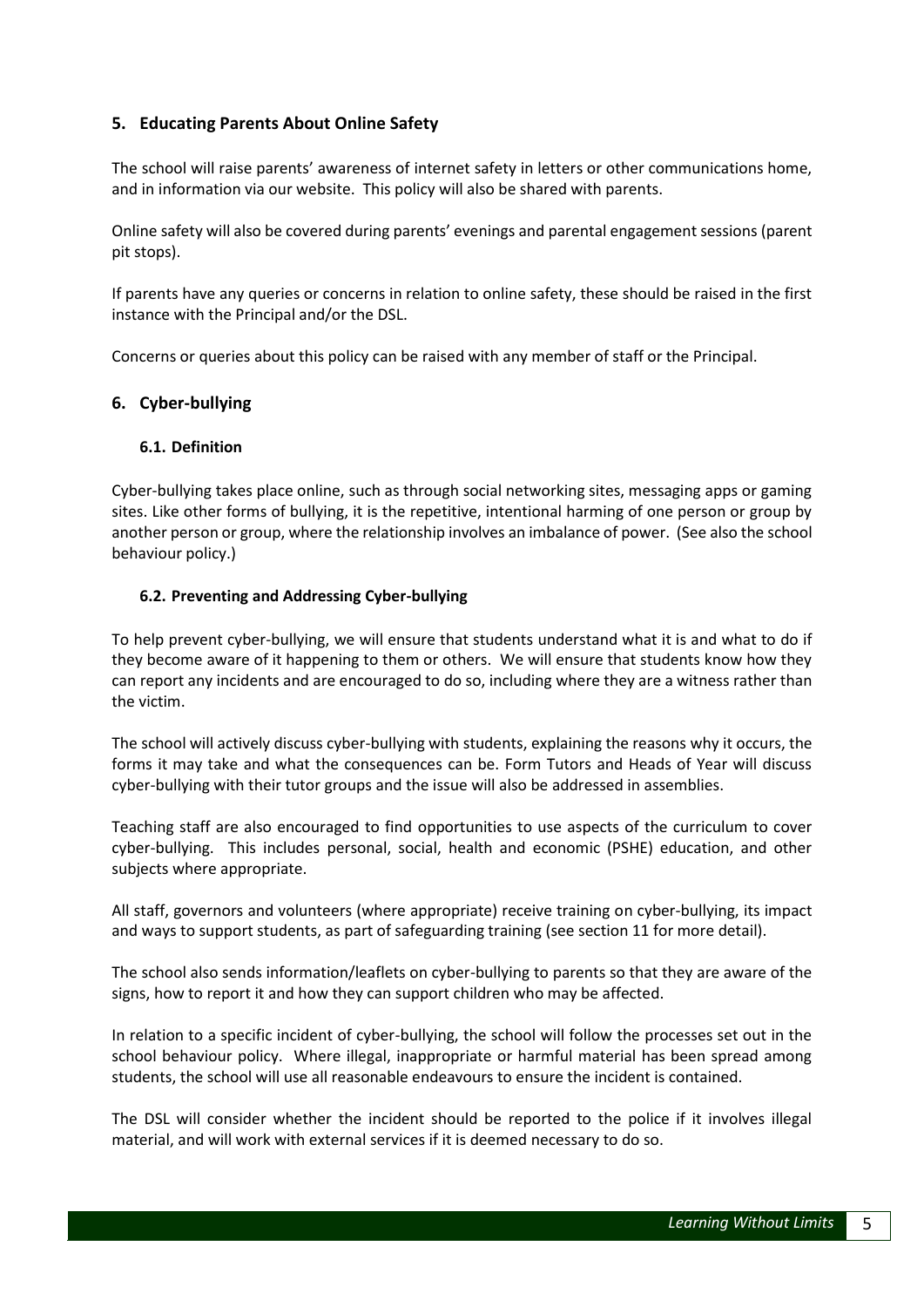#### **6.3. Examining Electronic Devices**

School staff have the specific power under the Education and Inspections Act 2006 (which has been increased by the Education Act 2011) to search for and, if necessary, delete inappropriate images or files on students' electronic devices, including mobile phones, iPads and other tablet devices, where they believe there is a 'good reason' to do so.

When deciding whether there is a good reason to examine or erase data or files on an electronic device, staff must reasonably suspect that the data or file in question has been, or could be, used to:

- Cause harm, and/or
- Disrupt teaching, and/or
- Break any of the school rules

If inappropriate material is found on the device, it is up to the staff member in conjunction with the DSL or other member of the senior leadership team to decide whether they should:

- Delete that material, or
- Retain it as evidence (of a criminal offence or a breach of school discipline), and/or
- $\blacksquare$  Report it to the police

Any searching of students will be carried out in line with the DfE's latest guidance on *[screening,](https://www.gov.uk/government/publications/searching-screening-and-confiscation)  [searching and confiscation](https://www.gov.uk/government/publications/searching-screening-and-confiscation)*.

Any complaints about searching for or deleting inappropriate images or files on students' electronic devices will be dealt with through the school complaints procedure.

#### **7. Acceptable Use of the Internet in School**

All students, parents, staff, volunteers and governors are expected to sign an agreement regarding the acceptable use of the school's ICT systems and the internet (appendices 1 and 2). Visitors will be expected to read and agree to the school's terms on acceptable use if relevant.

Use of the school's internet must be for educational purposes only, or for the purpose of fulfilling the duties of an individual's role.

We will monitor the websites visited by students, staff, volunteers, governors and visitors (where relevant) to ensure they comply with the above.

More information is set out in the acceptable use agreements in appendices 1 and 2.

#### **8. Students Using Mobile Devices in School**

Students may bring mobile devices into school at their own risk, however our mobile phone policy states that they are not to be used or seen whilst inside the school building. Therefore, they are not permitted to use them during:

- Lessons
- Tutor group time
- Clubs before or after school, or any other activities organised by the school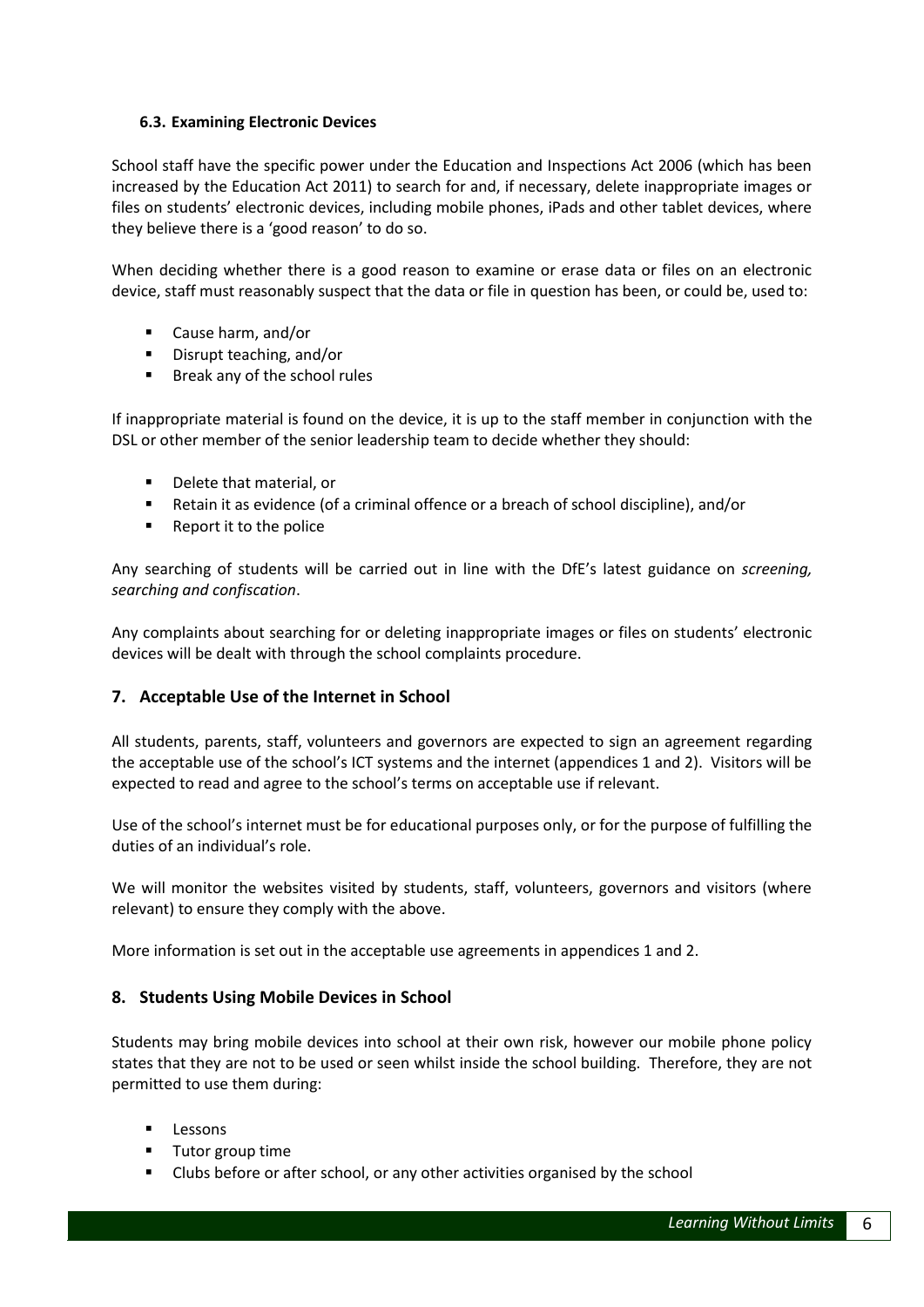Any use of mobile devices in school by students must be in line with the acceptable use agreement (see appendix 1). Students may use their mobile phone at lunch and break times if they are outside of the school building.

Any breach of the acceptable use agreement by a student may trigger disciplinary action in line with the school behaviour policy, which may result in the confiscation of their device.

#### **9. Staff Using Work Devices Outside School**

Staff members using a work device outside school must not install any unauthorised software on the device and must not use the device in any way, which would violate the school's terms of acceptable use, as set out in appendix 2.

Staff must ensure that their work device is secure and password-protected, and that they do not share their password with others. They must take all reasonable steps to ensure the security of their work device when using it outside school. Any USB devices containing data relating to the school must be encrypted.

If staff have any concerns over the security of their device, they must seek advice from the IT support.

Work devices must be used solely for work activities.

#### **10. How the School will respond to Issues of Misuse**

Where a student misuses the school's ICT systems or internet, we will follow the procedures set out in the behaviour policy. The action taken will depend on the individual circumstances, nature and seriousness of the specific incident, and will be proportionate.

Where a staff member misuses the school's ICT systems or the internet, or misuses a personal device where the action constitutes misconduct, the matter will be dealt with in accordance with the staff disciplinary procedures. The action taken will depend on the individual circumstances, nature and seriousness of the specific incident.

The school will consider whether incidents, which involve illegal activity or content, or otherwise serious incidents, should be reported to the police.

#### **11. Training**

All new staff members will receive training, as part of their induction, on safe internet use and online safeguarding issues including cyber-bullying and the risks of online radicalisation.

All staff members will receive refresher training at least once each academic year as part of safeguarding training, as well as relevant updates as required (for example through emails, e-bulletins and staff meetings).

The DSL and deputies will undertake child protection and safeguarding training, which will include online safety, at least every 2 years. They will also update their knowledge and skills on the subject of online safety at regular intervals, and at least annually.

Governors will receive training on safe internet use and online safeguarding issues as part of their safeguarding training.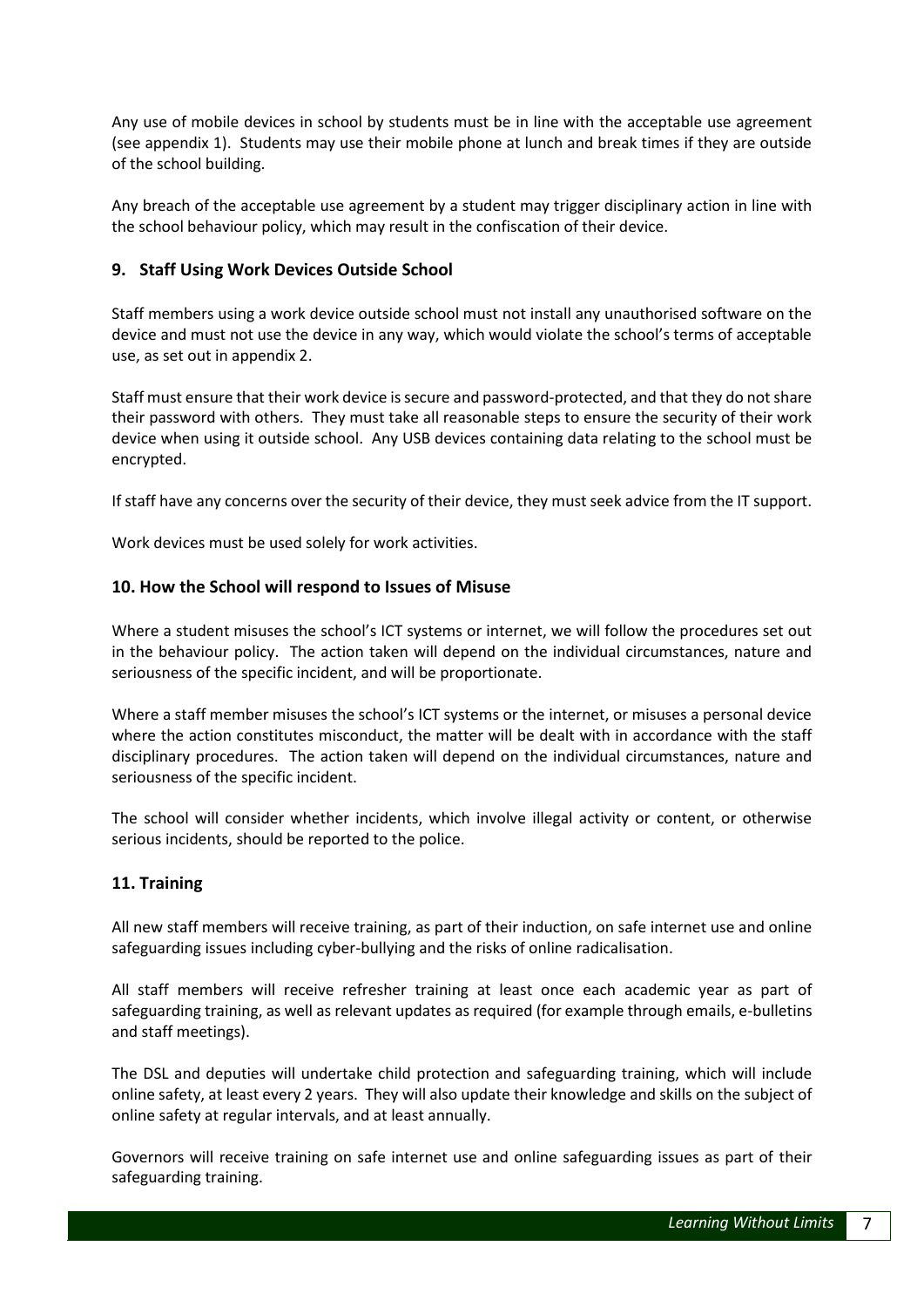Volunteers will receive appropriate training and updates, if applicable.

More information about safeguarding training is set out in our child protection and safeguarding policy.

#### **12. Monitoring Arrangements**

The DSL logs behaviour and safeguarding issues related to online safety. An incident report log can be found in appendix 4.

This policy will be reviewed every two years by the Senior Leadership Team. At every review, the policy will be shared with the governing board.

#### **13. Links With Other Policies**

This online safety policy is linked to our:

- Child protection and safeguarding policy
- **Behaviour for Learning policy**
- **Staff disciplinary procedures**
- Data protection policy and privacy notices
- **Complaints procedure**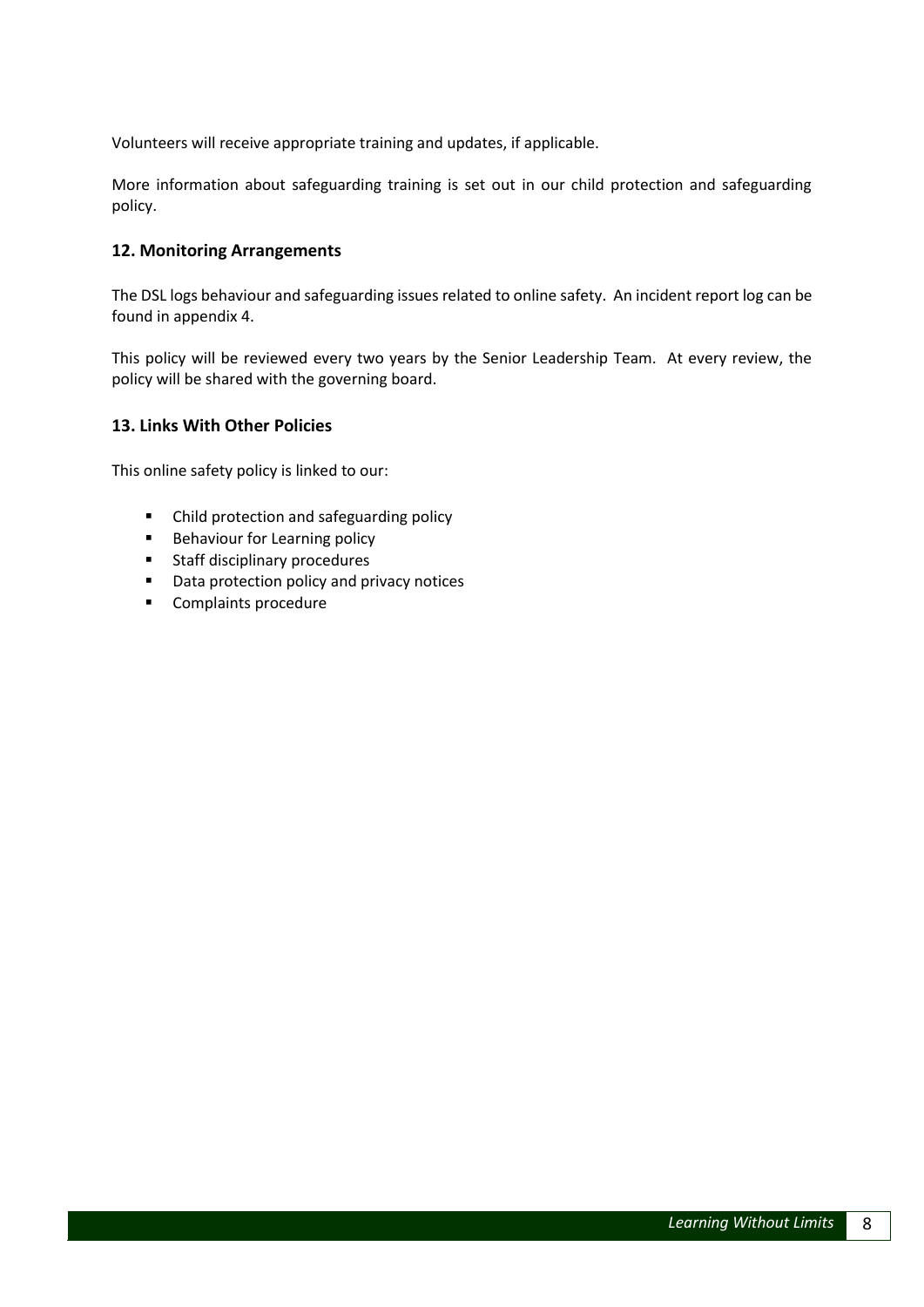#### **Appendix 1: Acceptable use Agreement (Students and Parents/Carers)**

#### **Acceptable use of the school's ICT systems and internet: agreement for students and parents/carers**

#### **Name of student:**

#### **When using the school's ICT systems and accessing the internet in school, I will not:**

- Use them for a non-educational purpose
- Use them without a teacher being present, or without a teacher's permission
- Access any inappropriate websites
- Access social networking sites (unless my teacher has expressly allowed this as part of a learning activity)
- Use chat rooms
- Open any attachments in emails, or follow any links in emails, without first checking with a teacher
- Use any inappropriate language when communicating online, including in emails
- Share my password with others or log in to the school's network using someone else's details
- Give my personal information (including my name, address or telephone number) to anyone without the permission of my teacher or parent/carer
- Arrange to meet anyone offline without first consulting my parent/carer, or without adult supervision

If I bring a personal mobile phone or other personal electronic device into school:

- I will not use it inside the school building or during lessons, tutor group time, clubs or other activities organised by the school, without a teacher's permission
- Not use my phone to take photographs or recordings of students or staff, their work, or anything else which could identify a student or staff member
- I limit use it responsibly, and will not access any inappropriate websites or other inappropriate material or use inappropriate language when communicating online
- I agree that the school will monitor the websites I visit.

I will immediately let a teacher or other member of staff know if I find any material, which might upset, distress or harm me or others.

I will always use the school's ICT systems and internet responsibly.

| Signed (student): | Date: |
|-------------------|-------|
|                   |       |

Parent/carer agreement: I agree that my child can use the school's ICT systems and internet when appropriately supervised by a member of school staff. I agree to the conditions set out above for students using the school's ICT systems and internet, and for using personal electronic devices in school, and will make sure my child understands these.

| Signed (parent/carer): | Date: |
|------------------------|-------|
|------------------------|-------|

| 'atı<br>c<br>۰.<br>. .<br>× |
|-----------------------------|
|-----------------------------|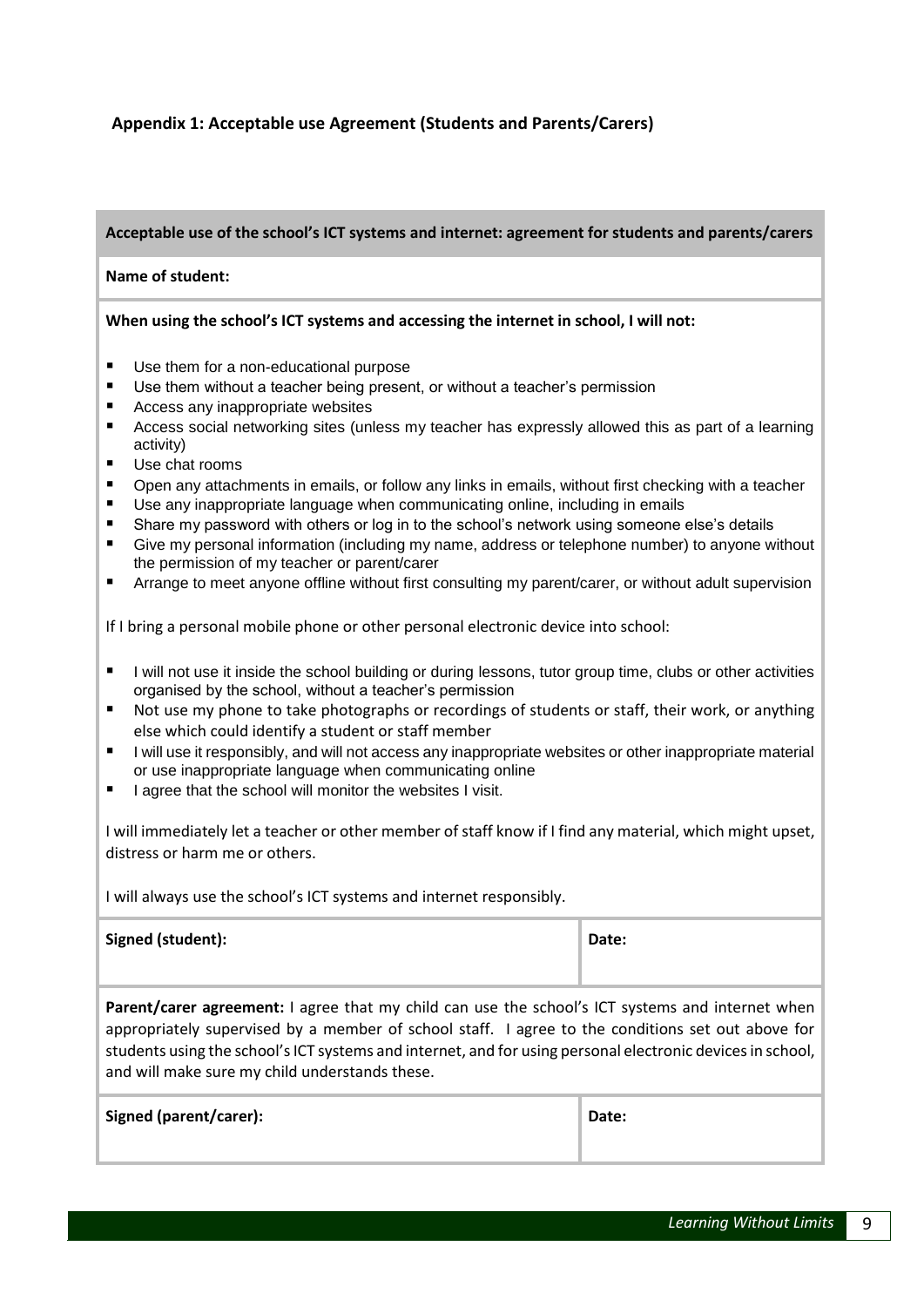#### **Appendix 2: Acceptable use Agreement (Staff, Governors, Volunteers and Visitors)**

**Acceptable use of the school's ICT systems and the internet: agreement for staff, governors, volunteers and visitors**

#### **Name of staff member/governor/volunteer/visitor:**

When using the school's ICT systems and accessing the internet in school, or outside school on a work device, I will not:

- Access, or attempt to access inappropriate material, including but not limited to material of a violent, criminal or pornographic nature
- Use them in any way which could harm the school's reputation
- Access social networking sites or chat rooms
- Use any improper language when communicating online, including in emails or other messaging services
- Install any unauthorised software
- Share my password with others or log in to the school's network using someone else's details

I will only use the school's ICT systems and access the internet in school, or outside school on a work device, for educational purposes or for the purpose of fulfilling the duties of my role.

I agree that the school will monitor the websites I visit.

I will take all reasonable steps to ensure that work devices are secure and password-protected when using them outside school, and keep all data securely stored in accordance with this policy and the school's data protection policy.

I will let the designated safeguarding lead (DSL) and IT Support know if a student informs me they have found any material, which might upset, distress or harm them or others, and will also do so if I encounter any such material.

I will always use the school's ICT systems and internet responsibly, and ensure that students in my care do so too.

| Signed (staff member/governor/volunteer/visitor): | Date: |
|---------------------------------------------------|-------|
|                                                   |       |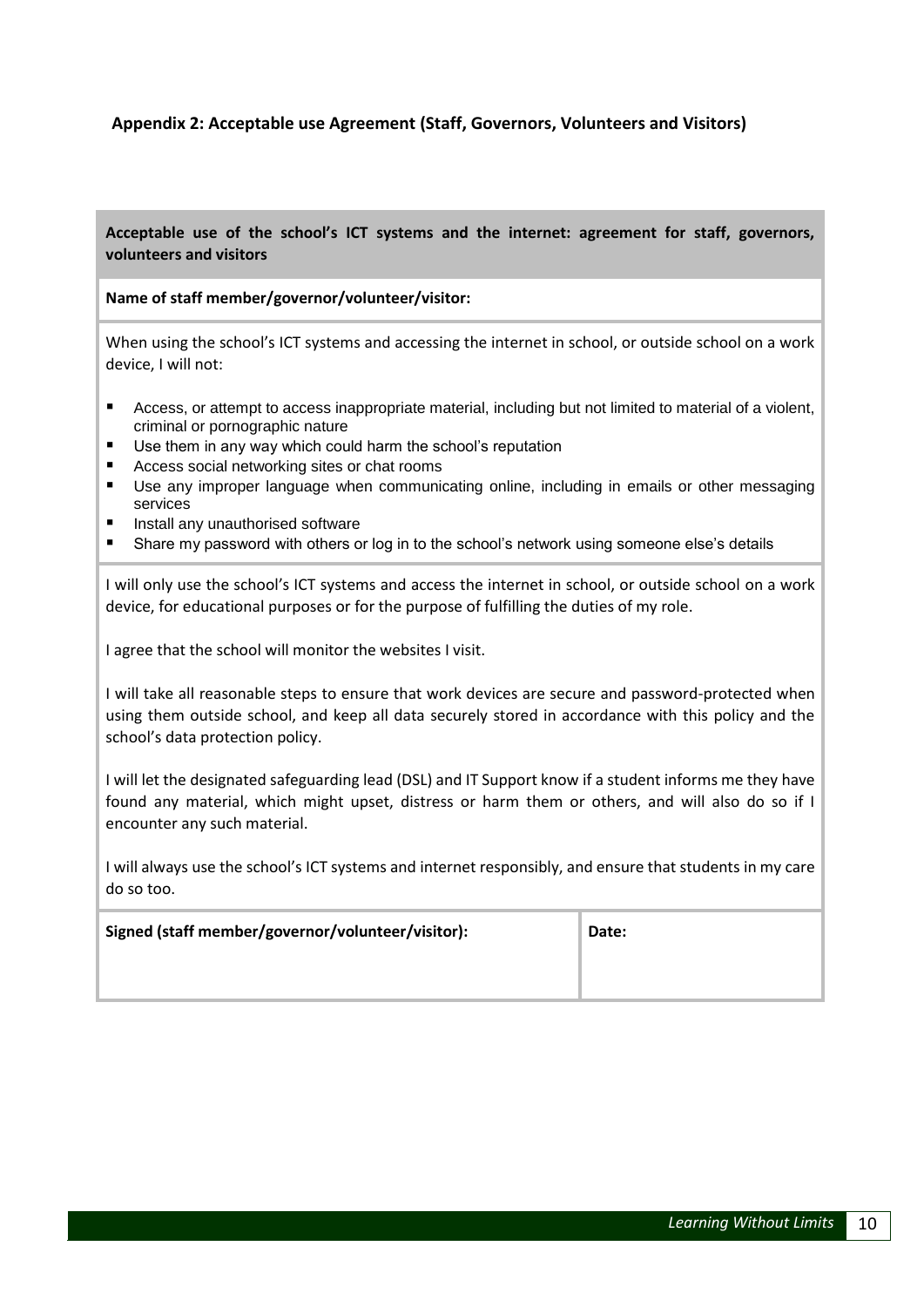### **Appendix 3: Online Safety Training Needs – Self-Audit for Staff**

| Online safety training needs audit                                                                                     |       |  |  |  |  |
|------------------------------------------------------------------------------------------------------------------------|-------|--|--|--|--|
| Name of staff member/volunteer:                                                                                        | Date: |  |  |  |  |
| Do you know the name of the person who has lead responsibility for online<br>safety in school?                         |       |  |  |  |  |
| Do you know what you must do if a student approaches you with a concern<br>or issue?                                   |       |  |  |  |  |
| Are you familiar with the school's acceptable use agreement for staff,<br>volunteers, governors and visitors?          |       |  |  |  |  |
| Are you familiar with the school's acceptable use agreement for students<br>and parents?                               |       |  |  |  |  |
| Do you regularly change your password for accessing the school's ICT<br>systems?                                       |       |  |  |  |  |
| Are you familiar with the school's approach to tackling cyber-bullying?                                                |       |  |  |  |  |
| Are there any areas of online safety in which you<br>would like training/further training? Please<br>record them here. |       |  |  |  |  |